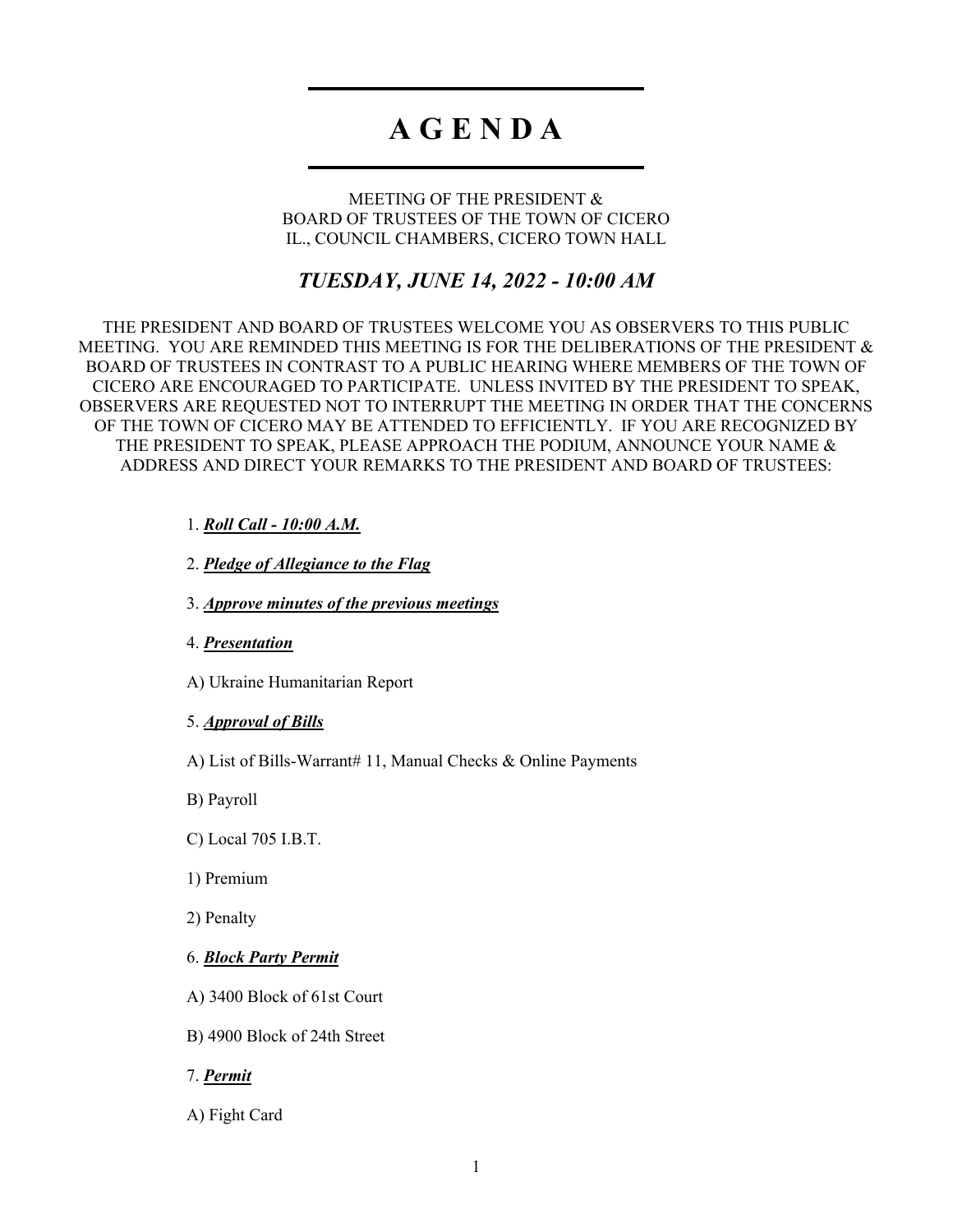#### B) Mary, Queen of Heaven Parish

## 8. *Reports*

A) Collector's Office Report & Revenue Summary

#### 9. *Ordinances*

A) An Ordinance Authorizing And Approving An Intergovernmental Agreement Between The Town Of Cicero And The Berwyn Development Corporation Regarding Economic Development For The Town Of Cicero, County Of Cook, State Of Illinois

B) An Ordinance Authorizing And Approving A Memorandum Of Understanding With The Regional Transportation Authority Regarding The Urban Land Institute Developer Discussion Panel For The Town Of Cicero, County Of Cook, State Of Illinois

C) An Ordinance Authorizing And Approving A Collective Bargaining Agreement For Detention Officers Between The Town Of Cicero, Illinois And The Illinois Fraternal Order Of Police Labor Council For The Town Of Cicero, County Of Cook, State Of Illinois

D) An Ordinance Authorizing A Voluntary Separation Incentive For Eligible Employees For The Town Of Cicero, County Of Cook, State Of Illinois

## 10. *Ordinances - Land Use*

A) An Ordinance Granting A Parking Variance For The Property Commonly Known As 6122 West Cermak Road, Cicero, Illinois

#### 11. *Resolutions*

A) A Resolution Authorizing And Approving A Certain Quote From Current Technologies Corporation For Equipment And Services For The Town Of Cicero, County Of Cook, State Of Illinois

B) A Resolution Authorizing And Approving A Certain Invoice From The Cook County Sheriff's Police Training Academy For The Town Of Cicero, County Of Cook, State Of Illinois

C) A Resolution Authorizing And Approving The Settlement Of Litigation In The Case Davis V. Town Of Cicero For The Town Of Cicero, County Of Cook, State Of Illinois

D) A Resolution Authorizing The Town President To Enter Into A Certain Agreement With RKM Fireworks To Provide Services To The Town Of Cicero, County Of Cook, State Of Illinois

E) A Resolution Authorizing And Approving The Settlement Of Litigation And The Execution Of A Certain Settlement Agreement In The Case Jacob Ellis V. Town Of Cicero For The Town Of Cicero, County Of Cook, State Of Illinois

F) A Resolution Authorizing And Approving Certain Invoices From Faust, Inc. DBA ABC Automotive Electronics For Services Provided To The Town Of Cicero, County Of Cook, State Of Illinois

G) Resolution For Improvement Under The Illinois Highway Code

H) Resolution For Improvement Under The Illinois Highway Code